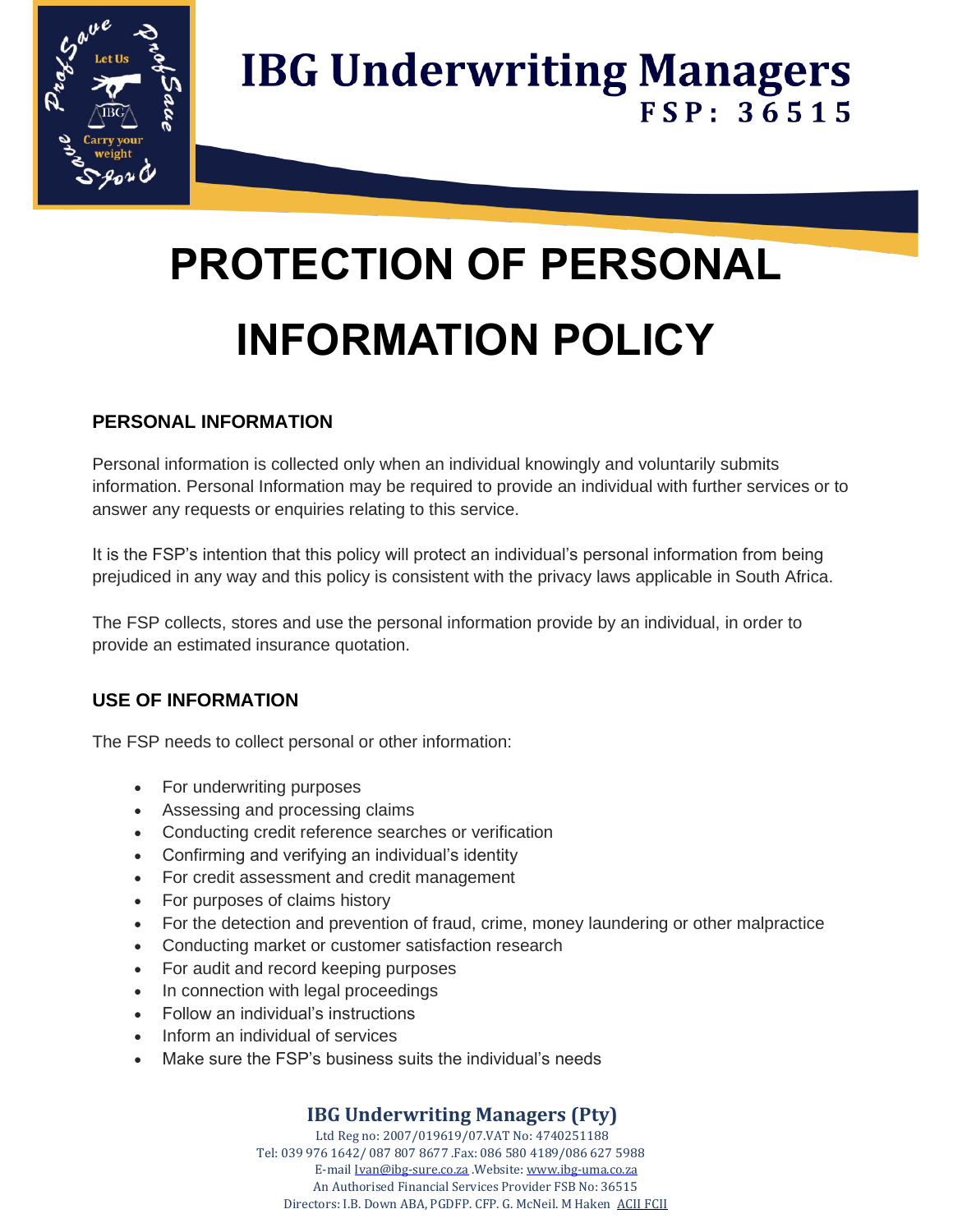

Personal information that an individual submits is used only for the purpose for which it was intended. Copies of correspondence that may contain personal information, is stored in archives for recordkeeping and back-up purposes only.

The FSP will not, without an individual's consent, share information with any other third parties, for any purposes whatsoever.

# **SECURITY**

The FSP strives to ensure the security, integrity and privacy of personal information submitted. The FSP will review and update its security measures in accordance with future legislation and technological advances. Unfortunately, no data transmission over the Internet can be guaranteed to be totally secure, however, the FSP will endeavour to take all reasonable steps to protect the personal information, which an individual submits to the FSP or to the FSP's online products and services. The FSP will at all times set the highest standards to ensure the integrity of their systems.

The FSP may engage with other organisations to provide support services to the FSP. Third Parties are obliged to respect the confidentiality of any personal information held by the FSP. A Service Level agreement is in place with all Third parties to ensure adherence to all Privacy Policies.

The FSP's employees are obliged to respect the confidentiality of any personal information held by the FSP. All employees are required to sign an employment contract which includes a confidentiality clause.

The FSP will not reveal any personal information to anyone unless:

- It is compelled to comply with legal and regulatory requirements or when it is otherwise allowed by law
- It is in the public interest
- The FSP needs to do so to protect their rights

The FSP endeavours to take all reasonable steps to keep secure any information which they hold about an individual, and to keep this information accurate and up to date. If at any time, an individual discovers that information gathered about them is incorrect, they may contact the FSP to have the information corrected.

### **IBG Underwriting Managers (Pty)**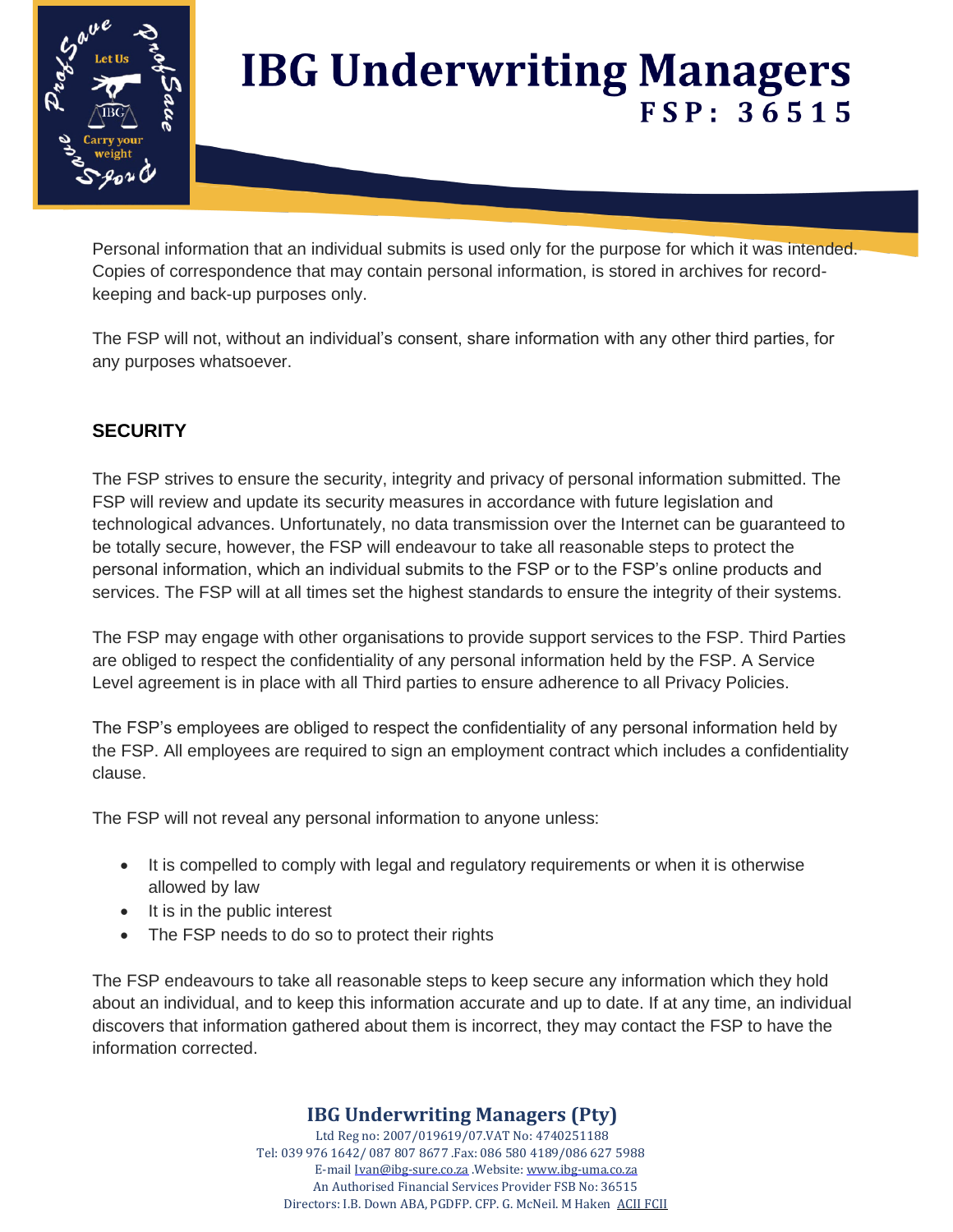

The FSP recognises the importance of protecting the privacy of information collected about individuals, in particular information that is capable of identifying an individual ("personal information").

# **CONDITIONS FOR THE LAWFUL PROCESSING OF PERSONAL INFORMATION**

According to the POPI Act there are eight conditions that must be complied with to ensure that the processing of personal information is lawful. These conditions include:

#### **1. Accountability**

The responsible party must ensure that the conditions set out in Chapter 3 of the POPIA and all the measures that give effect to such conditions, are complied with at the time of determining the purpose and the means of the processing.

#### **2. Processing Limitation**

Personal information may only be processed in a lawful and reasonable manner that does not infringe on the privacy of the data subject.

Personal information may only be processed if:

- the data subject or a competent person, where the data subject is a child, consents to the processing;
- processing is necessary to carry out actions for the conclusion or performance of a contract to which the data subject is party;
- processing complies with an obligation imposed by law on the responsible party;
- processing protects a legitimate interest of the data subject;
- processing is necessary for the proper performance of a public law duty by a public body; or
- processing is necessary for pursuing the legitimate interests of the responsible party or of a third party to whom the information is supplied.
- The FSP will also ensure that any personal information that is processed by it was obtained directly from the data subject.

### **IBG Underwriting Managers (Pty)**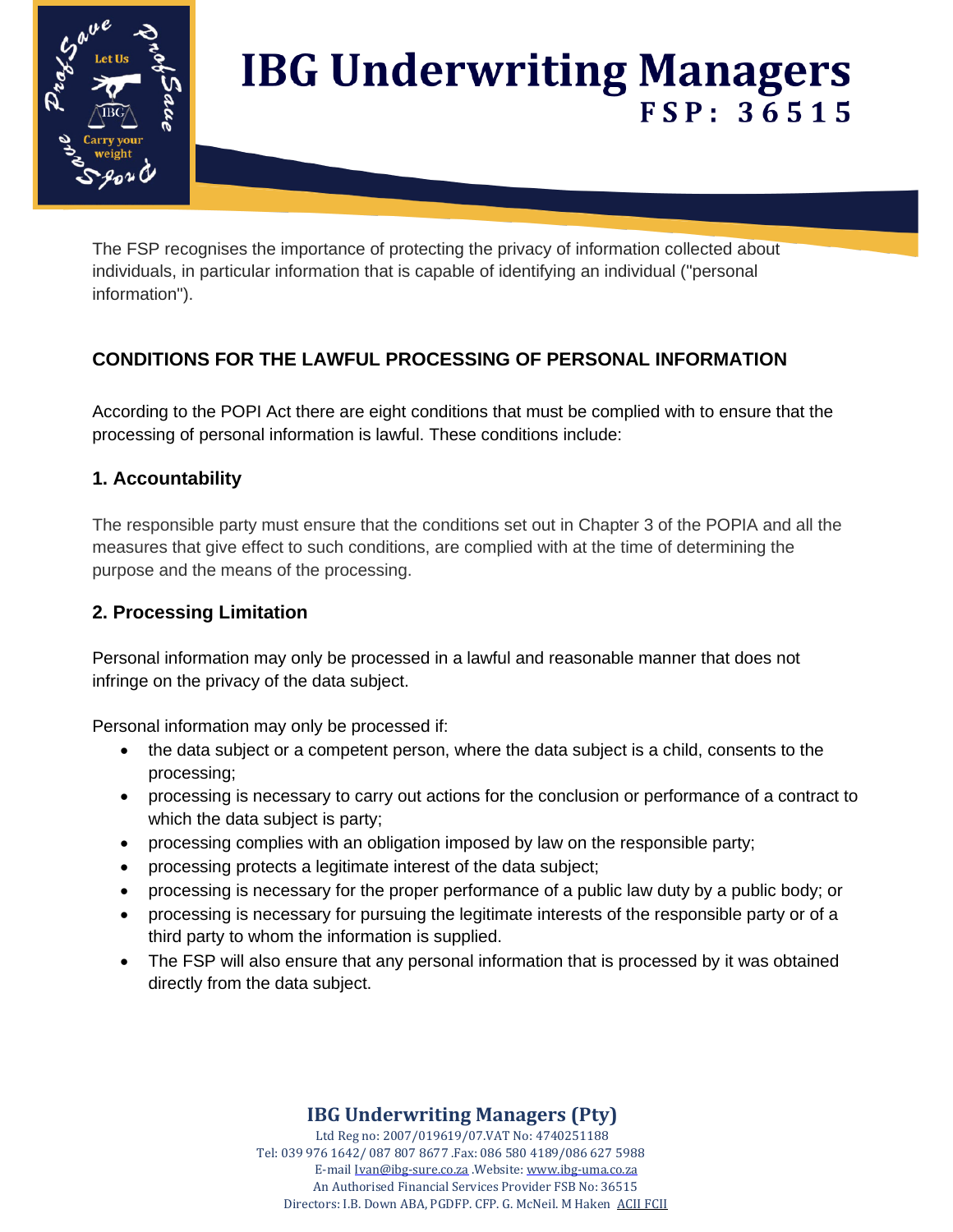

#### **3. Purpose Specific**

The FSP will process personal information only for specific, explicitly defined, and legitimate reasons. The FSP will inform data subjects of these reasons prior to collecting or recording the data subject's personal information.

#### **4. Further Processing Limitation**

Personal information will not be processed for a secondary purpose unless that processing is compatible with the original purpose.

Therefore, if the FSP wishes to process existing personal information for a purpose other than the purpose for which it was originally collected, the FSP will first obtain additional consent from the data subject.

#### **5. Information Quality**

The FSP will take reasonable steps to ensure that all personal information collected is complete, accurate and not misleading.

Where personal information is collected or received from third parties, the FSP will take reasonable steps to confirm that the information is correct by verifying the accuracy of the information directly with the data subject or by way of independent sources.

### **6. Openness**

The FSP will take reasonable steps to inform all data subjects whose information is being collected of:

- The information being collected and where the information is not collected from the data subject, the source from which it is collected;
- The name and address of the responsible party;
- The purpose for which the information is being collected;
- Whether or not the supply of the information by that data subject is voluntary or mandatory;
- The consequences of failure to provide the information;
- Any particular law authorising or requiring the collection of the information;

### **IBG Underwriting Managers (Pty)**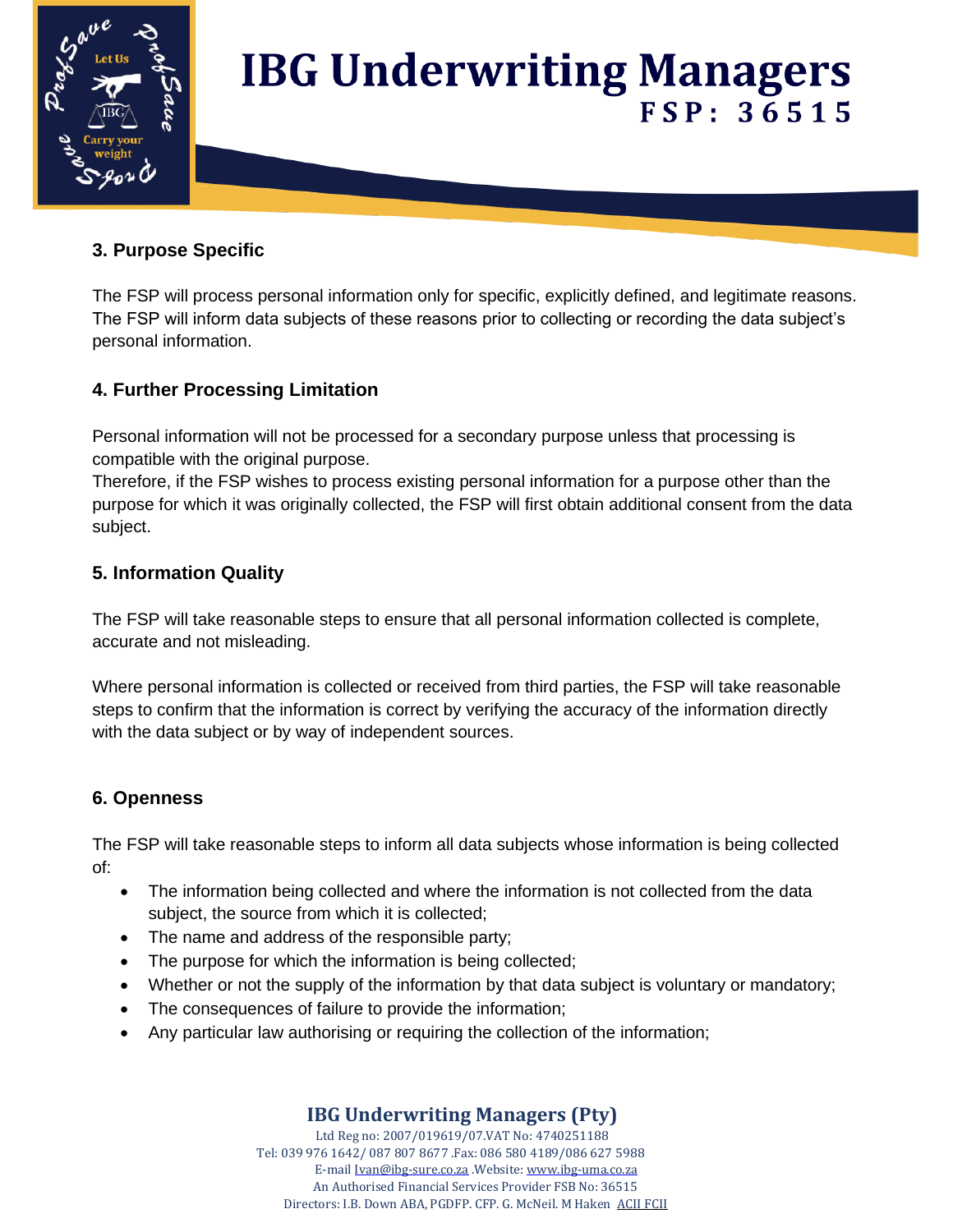

• The fact that, where applicable, the responsible party intends to transfer the information to a third country or international organisation and the level of protection afforded to the information by that third country or international organisation.

#### **7. Security Safeguards**

The responsible party must secure the integrity and confidentiality of personal information in its possession or under its control by taking appropriate, reasonable technical and organisational measures to prevent loss of, damage to or unauthorised destruction of personal information; and unlawful access to or processing of personal information.

To achieve the abovementioned results, the responsible party must take reasonable measures to:

- identify all reasonably foreseeable internal and external risks to personal information in its possession or under its control;
- establish and maintain appropriate safeguards against the risks identified;
- regularly verify that the safeguards are effectively implemented; and
- ensure that the safeguards are continually updated in response to new risks or deficiencies in previously implemented safeguards.

#### **8. Data Subject Participation**

A data subject may request whether their personal information is held, as well as the correction or deletion of his or her personal information held by the FSP. The FSP will take all reasonable steps to confirm your identity before providing details of your personal information.

**IBG Underwriting Managers (Pty)**